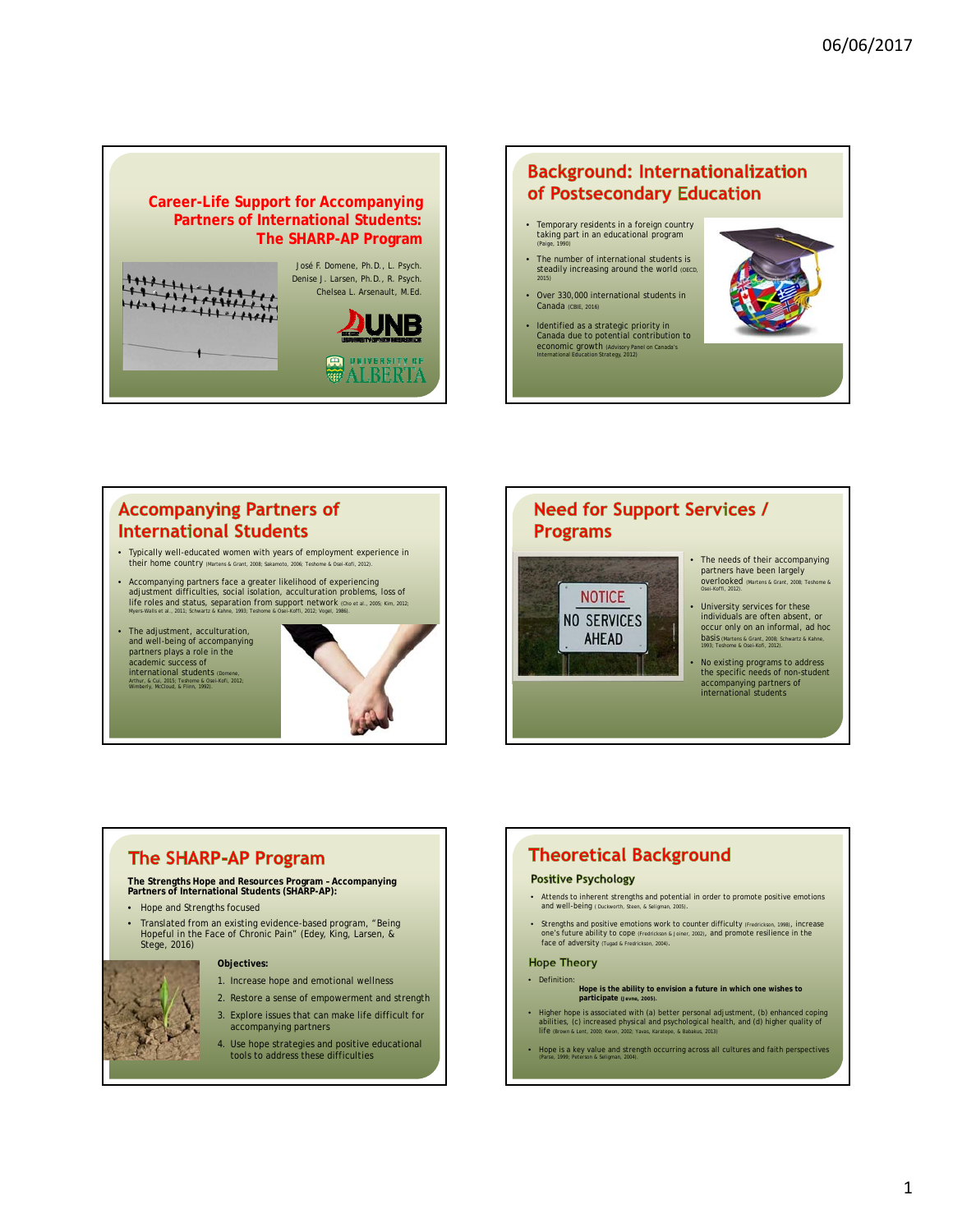| <b>Session Number</b> | <b>Dimensions of Hope</b>                                                 | <b>Activities</b>                                                                                                                                                                        |
|-----------------------|---------------------------------------------------------------------------|------------------------------------------------------------------------------------------------------------------------------------------------------------------------------------------|
| Session 1             | • Cognitive<br>· Affective<br>• Temporal<br>· Affiliative<br>· Contextual | · Icebreaker<br>• Introduction to hope<br>. "Hope is" Group poem<br>• Identification of hope threats and sources of hope<br>• Sentence stems to encourage development of particular hope |
| Session 2             | · Affective                                                               | · Hope collage                                                                                                                                                                           |
| Session 3             | · Behavioural<br>• Temporal<br>· Affective                                | · Debriefing hope collage<br>• Strengths activity                                                                                                                                        |
| Session 4             | · Behavioural<br>· Affective<br>· Contextual                              | • Group brainstorm of internal and external resources<br>. Introduction to resource binder                                                                                               |
| Session 5             | · Affiliative<br>• Contextual                                             | · Review of resources from session 4<br>• Discussion of stories of support and difficulty accessing support<br>• Skills for seeking and receiving support                                |
| Session 6             | · Behavioural<br>· Affective<br>• Temporal                                | • Time machine activity                                                                                                                                                                  |

| <b>Session Number</b> | <b>Dimensions of Hope</b>                                                 | <b>Activities</b>                                                                                                                                                                       |
|-----------------------|---------------------------------------------------------------------------|-----------------------------------------------------------------------------------------------------------------------------------------------------------------------------------------|
| Session 1             | • Cognitive<br>· Affective<br>· Temporal<br>· Affiliative<br>• Contextual | · Icebreaker<br>. Introduction to hope<br>. "Hope is" Group poem<br>. Identification of hope threats and sources of hope<br>· Sentence stems to encourage development of particularhope |
| Session 2             | · Affective                                                               | • Hope collage                                                                                                                                                                          |
| Session 3             | · Rehavioural<br>• Temporal<br>· Affective                                | • Debriefing hope collage<br>• Strengths activity                                                                                                                                       |
| Session 4             | · Rehavioural<br>· Affective<br>· Contextual                              | • Group brainstorm of internal and external resources<br>. Introduction to resource binder                                                                                              |
| Session 5             | · Affiliative<br>• Contextual                                             | • Review of resources from session 4<br>• Discussion of stories of support and difficulty accessing support<br>• Skills for seeking and receiving support                               |
| Session 6             | · Rehavioural<br>· Affective<br>• Temporal                                | • Time machine activity                                                                                                                                                                 |

| <b>Session Number</b> | <b>Dimensions of Hope</b>                                                 | <b>Activities</b>                                                                                                                                                                        |
|-----------------------|---------------------------------------------------------------------------|------------------------------------------------------------------------------------------------------------------------------------------------------------------------------------------|
| Session 1             | • Cognitive<br>· Affective<br>• Temporal<br>· Affiliative<br>• Contextual | · Icebreaker<br>. Introduction to hope<br>. "Hope is" Group poem<br>. Identification of hope threats and sources of hope<br>· Sentence stems to encourage development of particular hope |
| Session 2             | · Affective                                                               | · Hope collage                                                                                                                                                                           |
| <b>Session 3</b>      | • Rehavioural<br>• Temporal<br>· Affective                                | • Debriefing hope collage<br>• Strengths activity                                                                                                                                        |
| Session 4             | · Rehavioural<br>· Affective<br>• Contextual                              | • Group brainstorm of internal and external resources<br>. Introduction to resource binder                                                                                               |
| Session 5             | · Affiliative<br>• Contextual                                             | • Review of resources from session 4<br>• Discussion of stories of support and difficulty accessing support<br>• Skills for seeking and receiving support                                |
| Session 6             | · Rehavioural<br>· Affective<br>• Temporal                                | · Time machine activity                                                                                                                                                                  |

| <b>Session Number</b> | <b>Dimensions of Hope</b>                                                 | <b>Activities</b>                                                                                                                                                                        |
|-----------------------|---------------------------------------------------------------------------|------------------------------------------------------------------------------------------------------------------------------------------------------------------------------------------|
| Session 1             | • Cognitive<br>· Affective<br>• Temporal<br>· Affiliative<br>• Contextual | · Icebreaker<br>. Introduction to hope<br>. "Hope is" Group poem<br>. Identification of hope threats and sources of hope<br>· Sentence stems to encourage development of particular hope |
| Session 2             | · Affective                                                               | · Hope collage                                                                                                                                                                           |
| Session 3             | · Rehavioural<br>• Temporal<br>· Affective                                | · Debriefing hope collage<br>• Strengths activity                                                                                                                                        |
| Session 4             | • Rehavioural<br>· Affective<br>• Contextual                              | • Group brainstorm of internal and external resources<br>. Introduction to resource binder                                                                                               |
| Session 5             | · Affiliative<br>· Contextual                                             | • Review of resources from session 4<br>• Discussion of stories of support and difficulty accessing support<br>• Skills for seeking and receiving support                                |
| Session 6             | · Behavioural<br>· Affective<br>• Temporal                                | • Time machine activity                                                                                                                                                                  |

| <b>Session Number</b> | <b>Dimensions of Hope</b>                                                 | <b>Activities</b>                                                                                                                                                                        |
|-----------------------|---------------------------------------------------------------------------|------------------------------------------------------------------------------------------------------------------------------------------------------------------------------------------|
| Session 1             | • Cognitive<br>· Affective<br>· Temporal<br>· Affiliative<br>• Contextual | · Icebreaker<br>. Introduction to hope<br>. "Hope is" Group poem<br>· Identification of hope threats and sources of hope<br>· Sentence stems to encourage development of particular hope |
| Session <sub>2</sub>  | · Affective                                                               | · Hope collage                                                                                                                                                                           |
| Session 3             | · Rehavioural<br>• Temporal<br>· Affective                                | · Debriefing hope collage<br>· Strengths activity                                                                                                                                        |
| Session 4             | · Rehavioural<br>· Affective<br>• Contextual                              | • Group brainstorm of internal and external resources<br>. Introduction to resource binder                                                                                               |
| Session 5             | · Affiliative<br>• Contextual                                             | • Review of resources from session 4<br>• Discussion of stories of support & difficulty accessing support<br>• Skills for seeking and receiving support                                  |
| Session 6             | · Behavioural<br>· Affective<br>• Temporal                                | • Time machine activity                                                                                                                                                                  |

| <b>Session Number</b> | <b>Dimensions of Hope</b>                                                 | <b>Activities</b>                                                                                                                                                                        |
|-----------------------|---------------------------------------------------------------------------|------------------------------------------------------------------------------------------------------------------------------------------------------------------------------------------|
| Session 1             | • Cognitive<br>· Affective<br>• Temporal<br>· Affiliative<br>• Contextual | · Icebreaker<br>. Introduction to hope<br>. "Hope is" Group poem<br>. Identification of hope threats and sources of hope<br>· Sentence stems to encourage development of particular hope |
| Session 2             | · Affective                                                               | • Hope collage                                                                                                                                                                           |
| Session 3             | · Rehavioural<br>• Temporal<br>· Affective                                | · Debriefing hope collage<br>• Strengths activity                                                                                                                                        |
| Session 4             | · Rehavioural<br>· Affective<br>• Contextual                              | • Group brainstorm of internal and external resources<br>. Introduction to resource binder                                                                                               |
| Session 5             | · Affiliative<br>• Contextual                                             | · Review of resources from session 4<br>• Discussion of stories of support and difficulty accessing support<br>• Skills for seeking and receiving support                                |
| Session 6             | • Rehavioural<br>· Affective<br>• Temporal                                | • Time machine activity                                                                                                                                                                  |